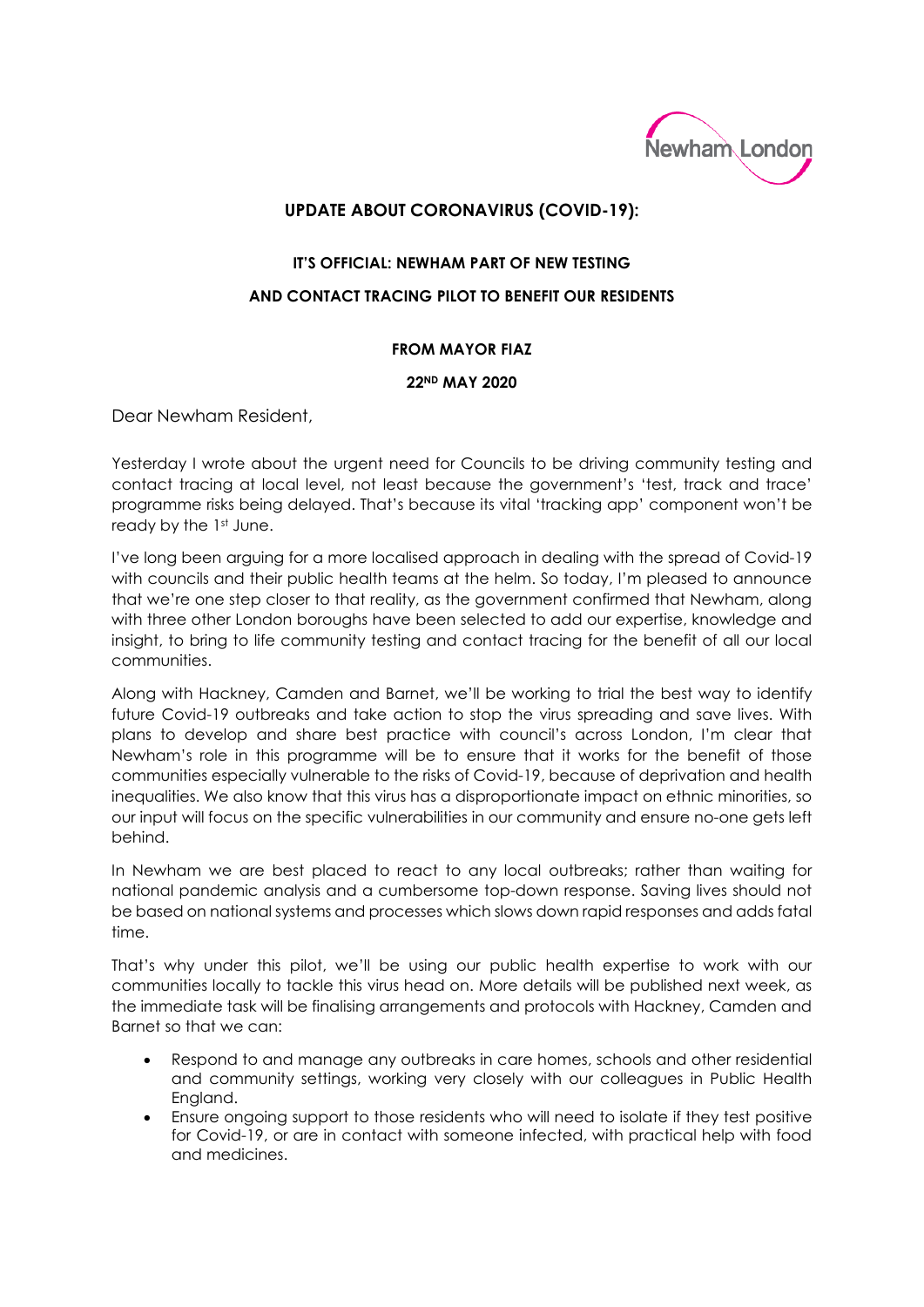- Access all the required data swiftly, so we can understand the presence of Covid-19 in our communities and respond rapidly.
- Communicate with our communities, businesses and organisations across Newham, so they know how to access testing, contact tracing and are able to access key public health advice during this current (and any future) Covid-19 phase.

You can read more about the 'test and trace' programme we are now part of here: **[https://tinyurl.com/yc6g69uh.](https://tinyurl.com/yc6g69uh)** 

I am really proud of our Public Health team, who have been working diligently behind the scenes to develop our local contact tracing action plan, since the start of this month when I announced that our on-going focus at the Council would be developing an approach for effective community testing and contact tracing of Covid-19 cases in Newham. If you knew the hours they've put in over the past three weeks, driven by their commitment to all the residents in our borough, I know you'd be proud of them as well.

During this period, they have reviewed our local 'outbreak control readiness' plans and systems to make sure that they are robust, undertaken loads of scenario planning tests, developed protocol for tracing contact histories, and made sure that an effective and easy to access 'data hub' has been established so we can communicate local information direct to our residents.

I'm looking forward to sharing more details with local residents at a series of Community Neighbourhoods zoom chats next week, and we'll be outlining the plans at a meeting of the Newham Health and Well-Being Board taking place at 6pm on Wednesday 27 May. The board, which I co-chair with local GP Dr Mohammed Naqvi, will be scrutinising the work of our health partners but also offering residents the opportunity to have their Covid-19 questions answered by health experts. If you have a question about Covid-19 or the response by Newham Council and its health, including the NHS, you can submit a question to **[publicquestions@newham.gov.uk](mailto:publicquestions@newham.gov.uk)**, but please do that by 6pm on Monday 25<sup>th</sup> May. It's a public meetingwhich will be broadcast live via Newham's Facebook Live page here: [https://www.facebook.com/newhamcouncil/.](https://www.facebook.com/newhamcouncil/)

Finally, I wish all Newham residents celebrating Eid this weekend, a peaceful and safe time with loved ones, families and friends despite the social distance measures in place. I know that there are many exciting plans to spend the day connect with each other virtually, which is so different to what is ordinarily a day spent with each other. So on behalf of all councillors and staff at the Council – I wish you a wonderful virtual Eid Mubarak.

As we head into another Bank Holiday weekend, please remember: lockdown is still in place. So please keep up with the guidance such as washing your hands regularly and keeping social distance from others when you are out for exercise, shopping or essential work.

Stay safe.

Best wishes,

*Rokhsana Fiaz Mayor of Newham*